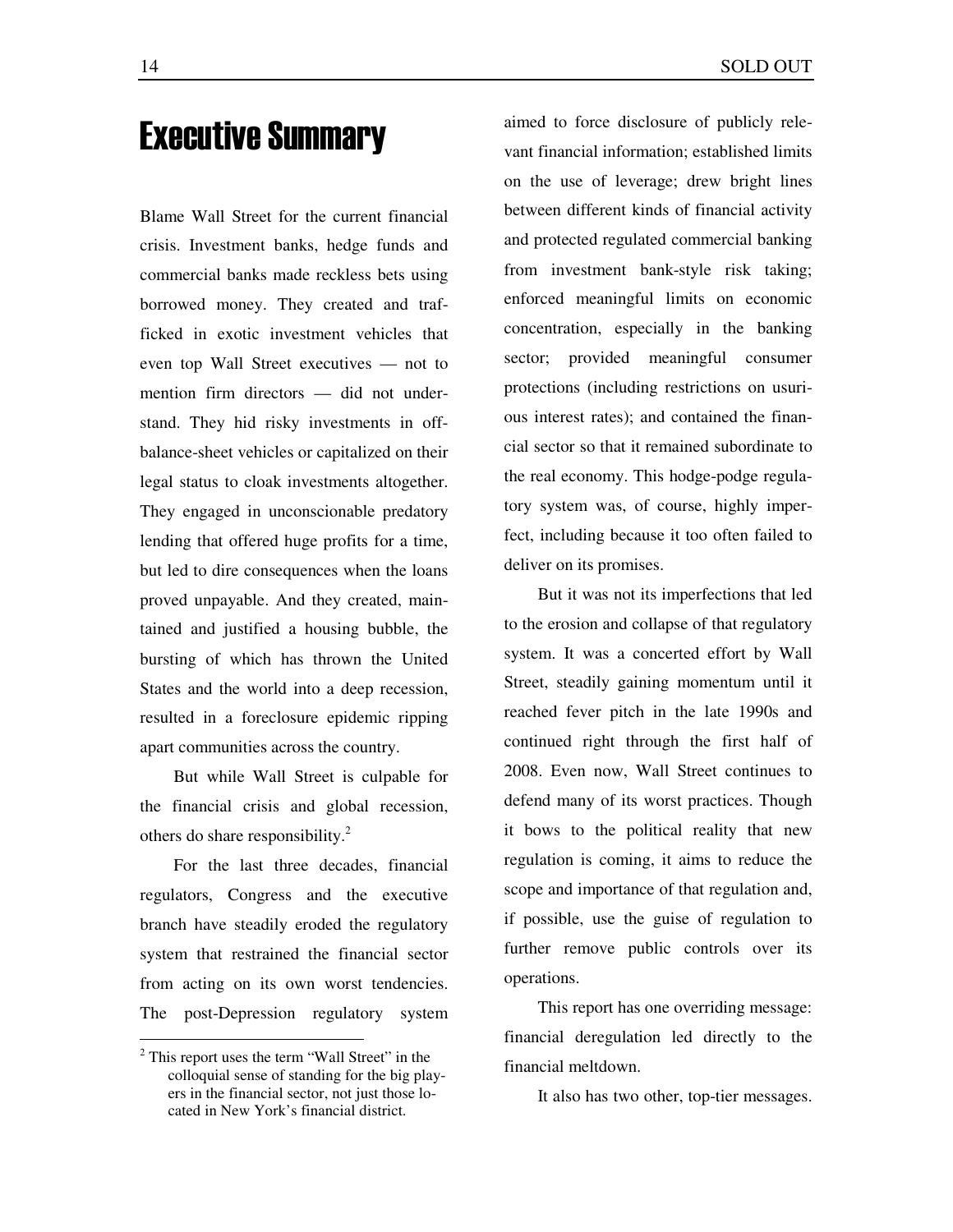First, the details matter. The report documents a dozen specific deregulatory steps (including failures to regulate and failures to enforce existing regulations) that enabled Wall Street to crash the financial system. Second, Wall Street didn't obtain these regulatory abeyances based on the force of its arguments. At every step, critics warned of the dangers of further deregulation. Their evidence-based claims could not offset the political and economic muscle of Wall Street. The financial sector showered campaign contributions on politicians from both parties, invested heavily in a legion of lobbyists, paid academics and think tanks to justify their preferred policy positions, and cultivated a pliant media — especially a cheerleading business media complex.

Part I of this report presents 12 Deregulatory Steps to Financial Meltdown. For each deregulatory move, we aim to explain the deregulatory action taken (or regulatory move avoided), its consequence, and the process by which big financial firms and their political allies maneuvered to achieve their deregulatory objective.

In Part II, we present data on financial firms' campaign contributions and disclosed lobbying investments. The aggregate data are startling: The financial sector invested more than \$5.1 billion in political influence purchasing over the last decade.

The entire financial sector (finance, insurance, real estate) drowned political

candidates in campaign contributions over the past decade, spending more than \$1.7 billion in federal elections from 1998-2008. Primarily reflecting the balance of power over the decade, about 55 percent went to Republicans and 45 percent to Democrats. Democrats took just more than half of the financial sector's 2008 election cycle contributions.

The industry spent even more — topping \$3.4 billion — on officially registered lobbying of federal officials during the same period.

During the period 1998-2008:

- Accounting firms spent \$81 million on campaign contributions and \$122 million on lobbying;
- Commercial banks spent more than \$155 million on campaign contributions, while investing nearly \$383 million in officially registered lobbying;
- Insurance companies donated more than \$220 million and spent more than \$1.1 billion on lobbying;
- Securities firms invested nearly \$513 million in campaign contributions, and an additional \$600 million in lobbying.

All this money went to hire legions of lobbyists. The financial sector employed 2,996 lobbyists in 2007. Financial firms employed an extraordinary number of former government officials as lobbyists.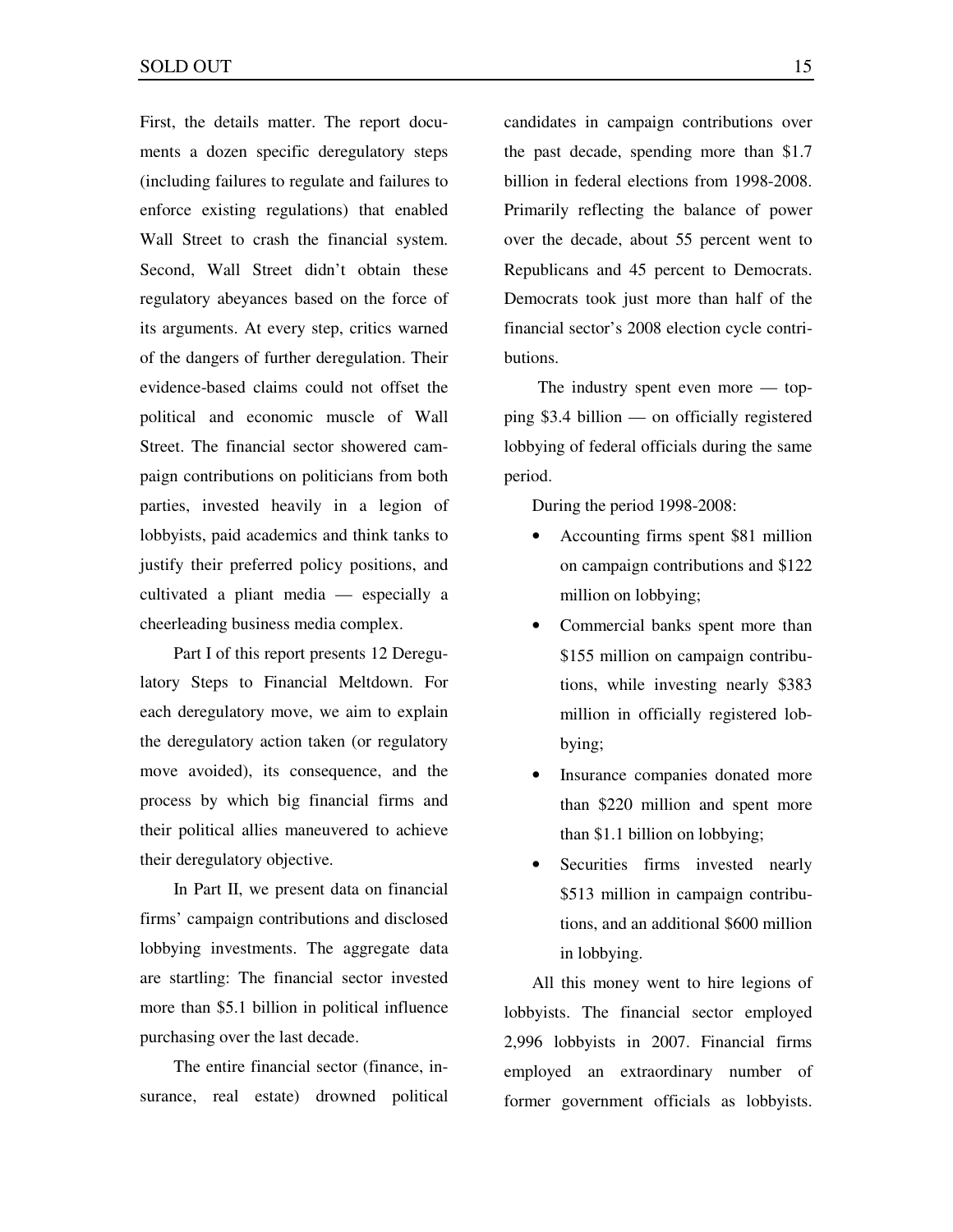This report finds 142 of the lobbyists employed by the financial sector from 1998- 2008 were previously high-ranking officials or employees in the Executive Branch or Congress.

■ ■ ■

**These are the 12 Deregulatory Steps to Financial Meltdown:** 

## **1. Repeal of the Glass-Steagall Act and the Rise of the Culture of Recklessness**

The Financial Services Modernization Act of 1999 formally repealed the Glass-Steagall Act of 1933 (also known as the Banking Act of 1933) and related laws, which prohibited commercial banks from offering investment banking and insurance services. In a form of corporate civil disobedience, Citibank and insurance giant Travelers Group merged in 1998 — a move that was illegal at the time, but for which they were given a two-year forbearance — on the assumption that they would be able to force a change in the relevant law at a future date. They did. The 1999 repeal of Glass-Steagall helped create the conditions in which banks invested monies from checking and savings accounts into creative financial instruments such as mortgage-backed securities and credit default swaps, investment gambles that rocked the financial markets in 2008.

#### **2. Hiding Liabilities:**

#### **Off-Balance Sheet Accounting**

Holding assets off the balance sheet generally allows companies to exclude "toxic" or money-losing assets from financial disclosures to investors in order to make the company appear more valuable than it is. Banks used off-balance sheet operations special purpose entities (SPEs), or special purpose vehicles (SPVs) — to hold securitized mortgages. Because the securitized mortgages were held by an off-balance sheet entity, however, the banks did not have to hold capital reserves as against the risk of default — thus leaving them so vulnerable. Off-balance sheet operations are permitted by Financial Accounting Standards Board rules installed at the urging of big banks. The Securities Industry and Financial Markets Association and the American Securitization Forum are among the lobby interests now blocking efforts to get this rule reformed.

## **3. The Executive Branch Rejects Financial Derivative Regulation**

<u>.</u>

Financial derivatives are unregulated. By all accounts this has been a disaster, as Warren Buffet's warning that they represent "weapons of mass financial destruction" has proven prescient.<sup>3</sup> Financial derivatives have

<sup>3</sup> Warren Buffett, Chairman, Berkshire Hathaway, Report to Shareholders, February 21, 2003. Available at: <http://www.berkshirehathaway.com/letters/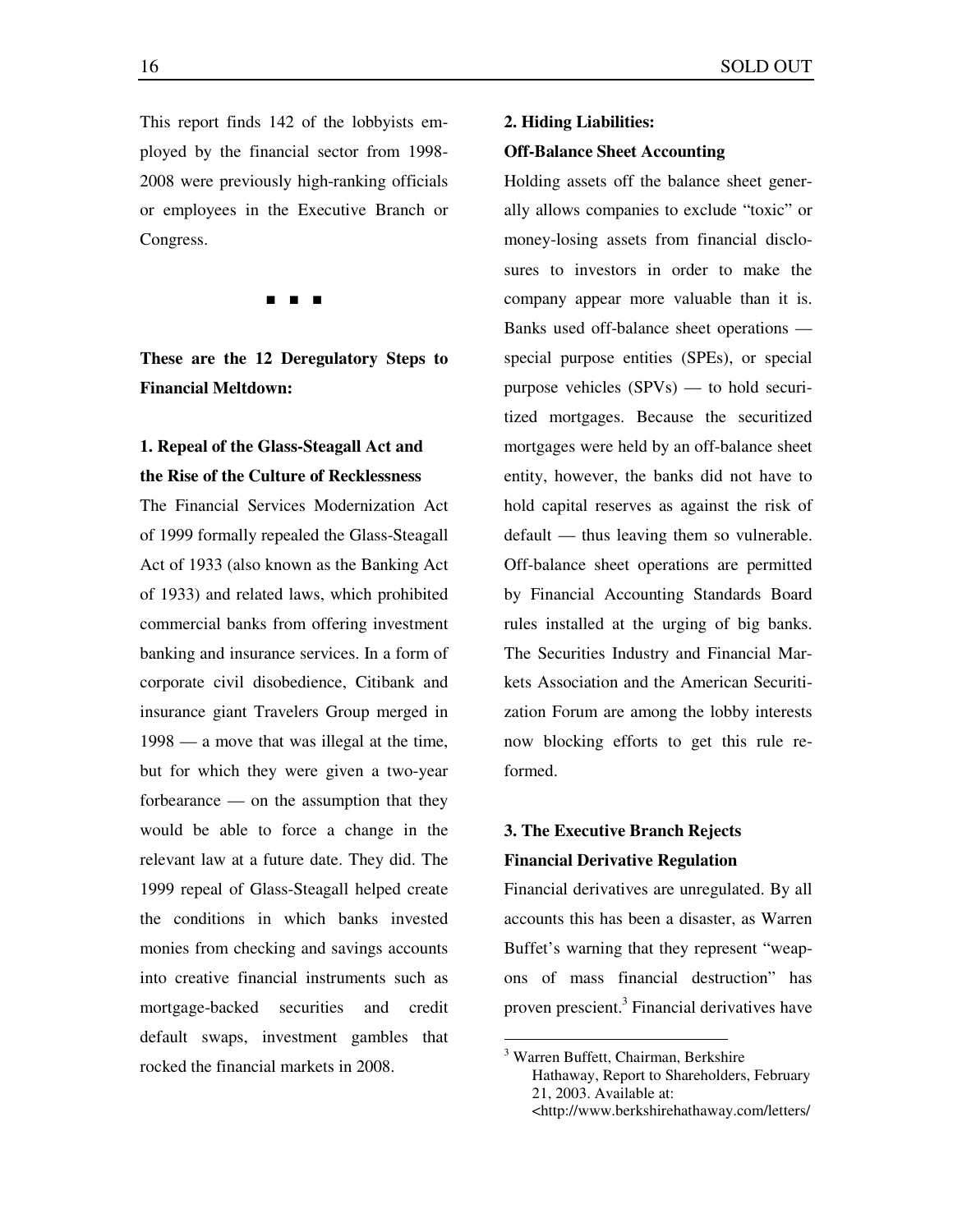amplified the financial crisis far beyond the unavoidable troubles connected to the popping of the housing bubble.

The Commodity Futures Trading Commission (CFTC) has jurisdiction over futures, options and other derivatives connected to commodities. During the Clinton administration, the CFTC sought to exert regulatory control over financial derivatives. The agency was quashed by opposition from Treasury Secretary Robert Rubin and, above all, Fed Chair Alan Greenspan. They challenged the agency's jurisdictional authority; and insisted that CFTC regulation might imperil existing financial activity that was already at considerable scale (though nowhere near present levels). Then-Deputy Treasury Secretary Lawrence Summers told Congress that CFTC proposals "cas[t] a shadow of regulatory uncertainty over an otherwise thriving market."

## **4. Congress Blocks Financial Derivative Regulation**

The deregulation — or non-regulation — of financial derivatives was sealed in 2000, with the Commodities Futures Modernization Act (CFMA), passage of which was engineered by then-Senator Phil Gramm, R-Texas. The Commodities Futures Modernization Act exempts financial derivatives, including credit default swaps, from regulation and helped create the current financial

2002pdf.pdf>.

<u>.</u>

crisis.

# **5. The SEC's Voluntary Regulation Regime for Investment Banks**

In 1975, the SEC's trading and markets division promulgated a rule requiring investment banks to maintain a debt-to-netcapital ratio of less than 12 to 1. It forbid trading in securities if the ratio reached or exceeded 12 to 1, so most companies maintained a ratio far below it. In 2004, however, the SEC succumbed to a push from the big investment banks — led by Goldman Sachs, and its then-chair, Henry Paulson — and authorized investment banks to develop their own net capital requirements in accordance with standards published by the Basel Committee on Banking Supervision. This essentially involved complicated mathematical formulas that imposed no real limits, and was voluntarily administered. With this new freedom, investment banks pushed borrowing ratios to as high as 40 to 1, as in the case of Merrill Lynch. This superleverage not only made the investment banks more vulnerable when the housing bubble popped, it enabled the banks to create a more tangled mess of derivative investments — so that their individual failures, or the potential of failure, became systemic crises. Former SEC Chair Chris Cox has acknowledged that the voluntary regulation was a complete failure.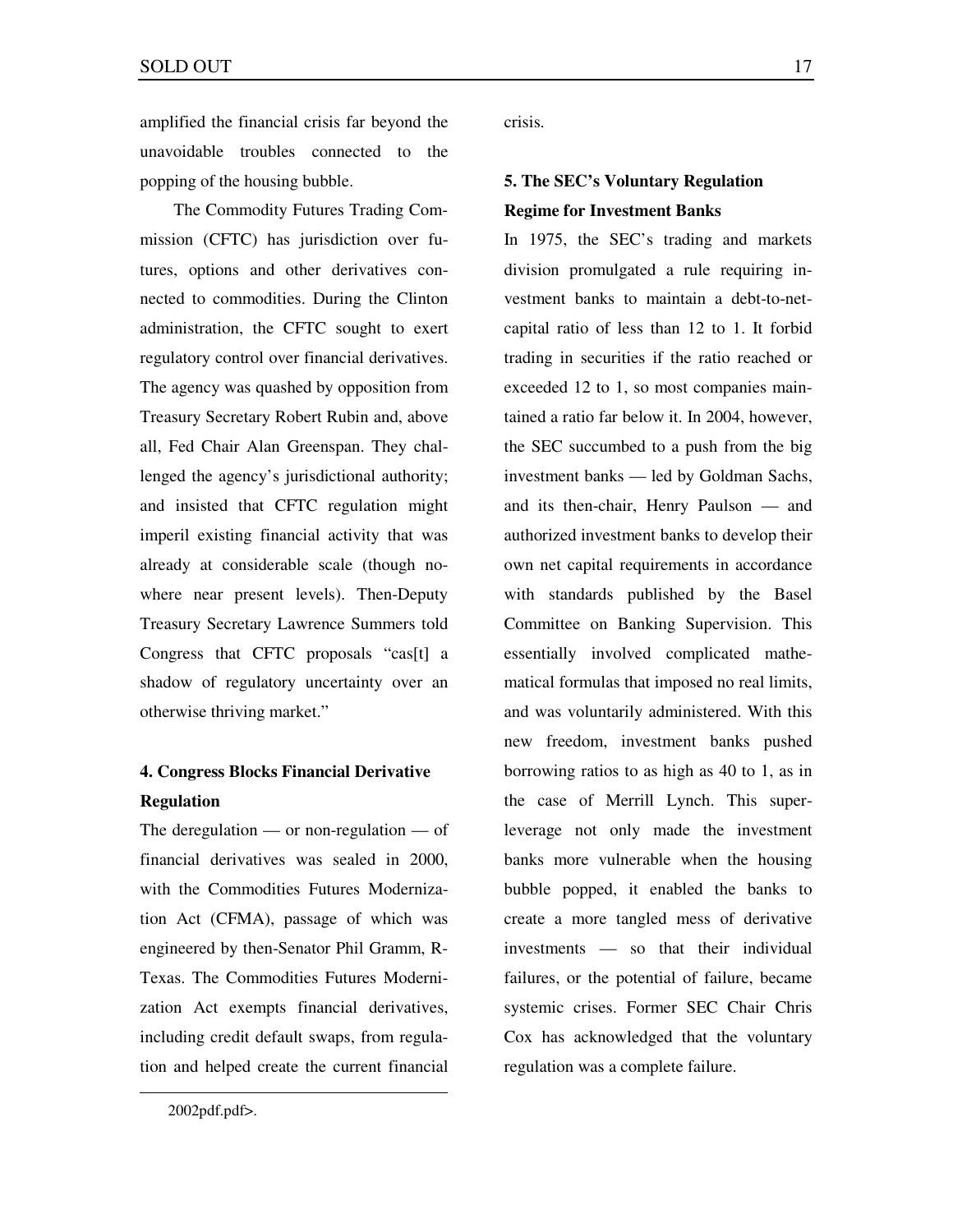#### **6. Bank Self-Regulation Goes Global: Preparing to Repeat the Meltdown?**

In 1988, global bank regulators adopted a set of rules known as Basel I, to impose a minimum global standard of capital adequacy for banks. Complicated financial maneuvering made it hard to determine compliance, however, which led to negotiations over a new set of regulations. Basel II, heavily influenced by the banks themselves, establishes varying capital reserve requirements, based on subjective factors of agency ratings and the banks' own internal riskassessment models. The SEC experience with Basel II principles illustrates their fatal flaws. Commercial banks in the United States are supposed to be compliant with aspects of Basel II as of April 2008, but complications and intra-industry disputes have slowed implementation.

#### **7. Failure to Prevent Predatory Lending**

Even in a deregulated environment, the banking regulators retained authority to crack down on predatory lending abuses. Such enforcement activity would have protected homeowners, and lessened though not prevented the current financial crisis. But the regulators sat on their hands. The Federal Reserve took three formal actions against subprime lenders from 2002 to 2007. The Office of Comptroller of the Currency, which has authority over almost 1,800 banks, took three consumer-protection

enforcement actions from 2004 to 2006.

### **8. Federal Preemption of State Consumer Protection Laws**

When the states sought to fill the vacuum created by federal nonenforcement of consumer protection laws against predatory lenders, the feds jumped to stop them. "In 2003," as Eliot Spitzer recounted, "during the height of the predatory lending crisis, the Office of the Comptroller of the Currency invoked a clause from the 1863 National Bank Act to issue formal opinions preempting all state predatory lending laws, thereby rendering them inoperative. The OCC also promulgated new rules that prevented states from enforcing any of their own consumer protection laws against national banks."

## **9. Escaping Accountability: Assignee Liability**

Under existing federal law, with only limited exceptions, only the original mortgage lender is liable for any predatory and illegal features of a mortgage — even if the mortgage is transferred to another party. This arrangement effectively immunized acquirers of the mortgage ("assignees") for any problems with the initial loan, and relieved them of any duty to investigate the terms of the loan. Wall Street interests could purchase, bundle and securitize subprime loans — including many with pernicious, predatory terms — without fear of liability for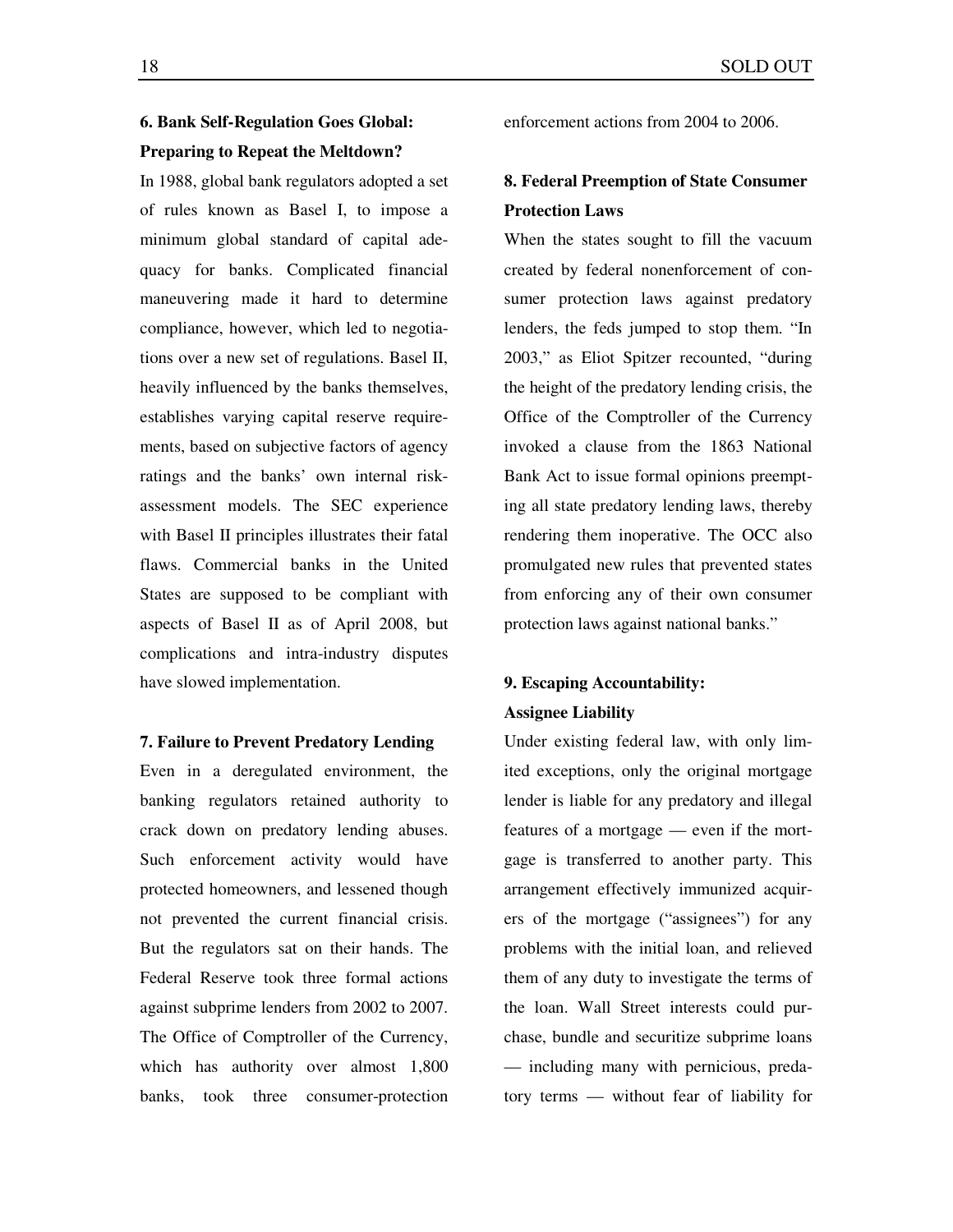illegal loan terms. The arrangement left victimized borrowers with no cause of action against any but the original lender, and typically with no defenses against being foreclosed upon. Representative Bob Ney, R-Ohio — a close friend of Wall Street who subsequently went to prison in connection with the Abramoff scandal — was the leading opponent of a fair assignee liability regime.

## **10. Fannie and Freddie Enter the Subprime Market**

At the peak of the housing boom, Fannie Mae and Freddie Mac were dominant purchasers in the subprime secondary market. The Government-Sponsored Enterprises were followers, not leaders, but they did end up taking on substantial subprime assets at least \$57 billion. The purchase of subprime assets was a break from prior practice, justified by theories of expanded access to homeownership for low-income families and rationalized by mathematical models allegedly able to identify and assess risk to newer levels of precision. In fact, the motivation was the for-profit nature of the institutions and their particular executive incentive schemes. Massive lobbying — including especially but not only of Democratic friends of the institutions — enabled them to divert from their traditional exclusive focus on prime loans.

Fannie and Freddie are not responsible

for the financial crisis. They are responsible for their own demise, and the resultant massive taxpayer liability.

#### **11. Merger Mania**

The effective abandonment of antitrust and related regulatory principles over the last two decades has enabled a remarkable concentration in the banking sector, even in advance of recent moves to combine firms as a means to preserve the functioning of the financial system. The megabanks achieved too-big-to-fail status. While this should have meant they be treated as public utilities requiring heightened regulation and risk control, other deregulatory maneuvers (including repeal of Glass-Steagall) enabled these gigantic institutions to benefit from explicit and implicit federal guarantees, even as they pursued reckless high-risk investments.

## **12. Rampant Conflicts of Interest: Credit Ratings Firms' Failure**

Credit ratings are a key link in the financial crisis story. With Wall Street combining mortgage loans into pools of securitized assets and then slicing them up into tranches, the resultant financial instruments were attractive to many buyers because they promised high returns. But pension funds and other investors could only enter the game if the securities were highly rated.

The credit rating firms enabled these